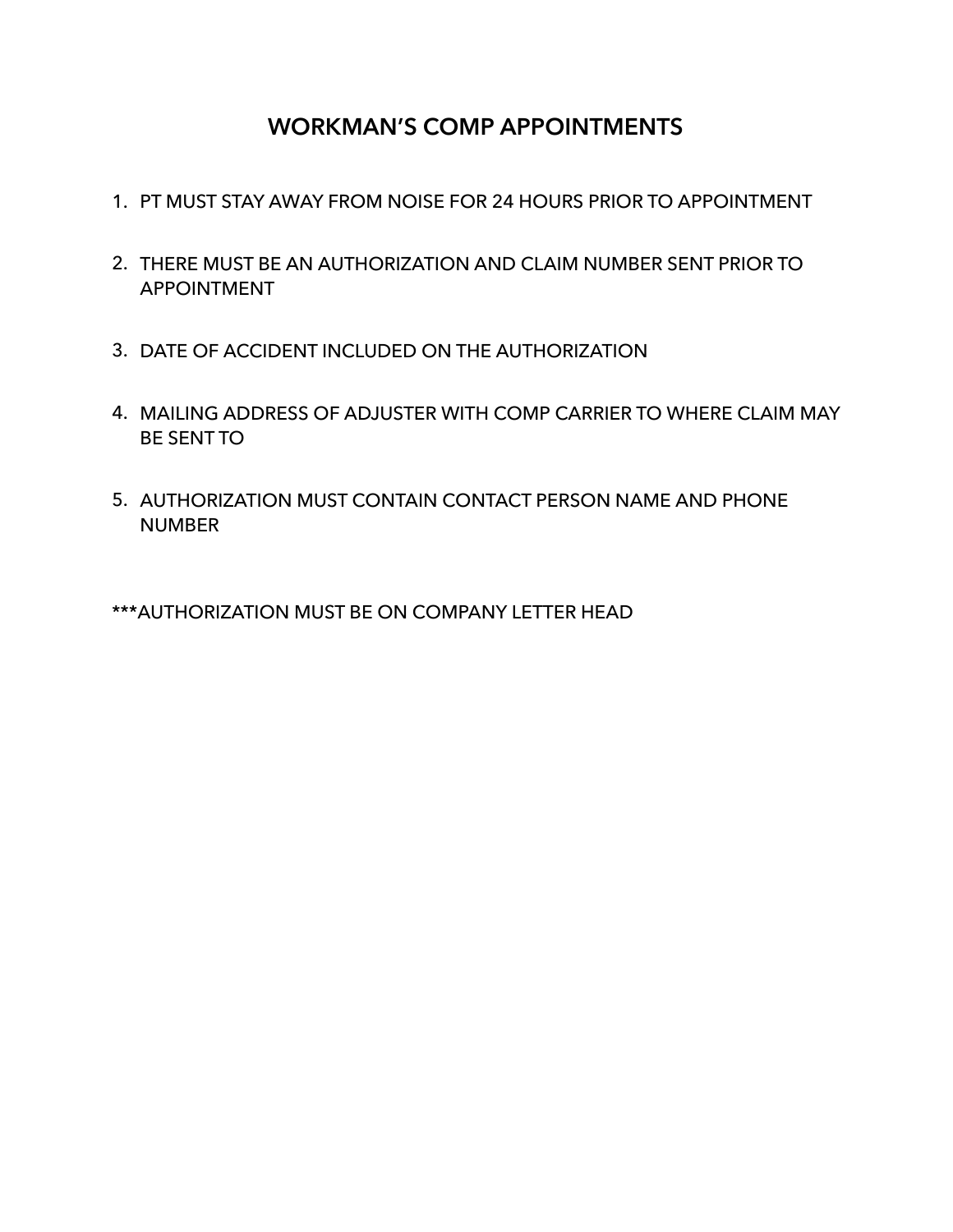## **NOISE EXPOSURE QUESTIONAIRE**

|  | A. HEARING LOSS                                                                                               |  |  |  |  |
|--|---------------------------------------------------------------------------------------------------------------|--|--|--|--|
|  | 1. How old are you? ______________ years                                                                      |  |  |  |  |
|  |                                                                                                               |  |  |  |  |
|  | 3. Did you have any problem hearing before the date stated in Question #2                                     |  |  |  |  |
|  | 4. How would you evaluate your hearing?<br>Good ________ Fair ________ Poor _______                           |  |  |  |  |
|  | 5. From which ear do you hear better?<br>Left ________ Right ________ No Difference _______                   |  |  |  |  |
|  | 6. Do you hear better in a quiet or noisy place?<br>Quiet _______ Noisy ______ No Difference ______           |  |  |  |  |
|  | 7. Do you hear well over the Telephone?                                                                       |  |  |  |  |
|  | 8. Can you hear the telephone ring from the next room?<br>Yes _______ No _______                              |  |  |  |  |
|  | 9. Have you ever noticed a TEMPORARY (for minutes or hours) decrease in your<br>hearing after noise exposure? |  |  |  |  |
|  | Yes _______ No _______                                                                                        |  |  |  |  |
|  | 10. Have you ever worn a hearing aid?                                                                         |  |  |  |  |

Yes \_\_\_\_\_\_ No \_\_\_\_\_\_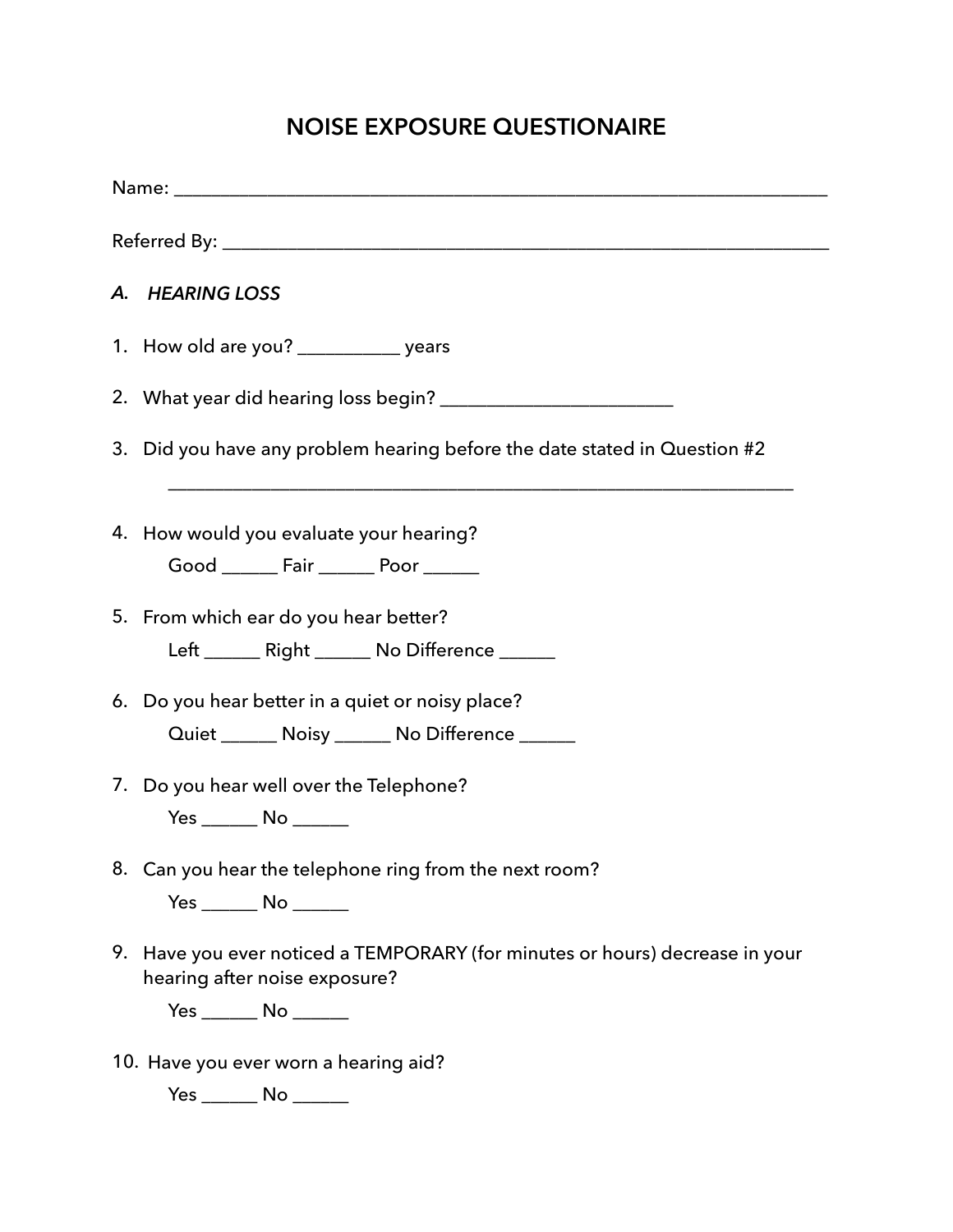| 11. Do you have any ringing in your ears?                                                                  |
|------------------------------------------------------------------------------------------------------------|
| Yes _______ No ______                                                                                      |
| If yes:                                                                                                    |
| When did you first notice it? Year ____________<br>a.                                                      |
| b. Describe what it sounds like:                                                                           |
|                                                                                                            |
| 12. Have you ever noticed a TEMPORARY (for minutes or hours) ringing in your ears<br>after noise exposure? |
| Yes _______ No _______                                                                                     |
| If yes, what noises were you exposed to before hearing the ringing?                                        |
|                                                                                                            |
|                                                                                                            |
| 13. Have you ever had any drainage from your ears?                                                         |
| Yes _______ No _______                                                                                     |
| If yes, please describe:                                                                                   |
|                                                                                                            |
| 14. Have you ever had any dizziness?                                                                       |
| Yes _______ No ______                                                                                      |
| If yes, please describe:                                                                                   |
|                                                                                                            |
| 15. Have you had any ear infections?                                                                       |
| Yes _______ No ______                                                                                      |
| If yes, please describe:                                                                                   |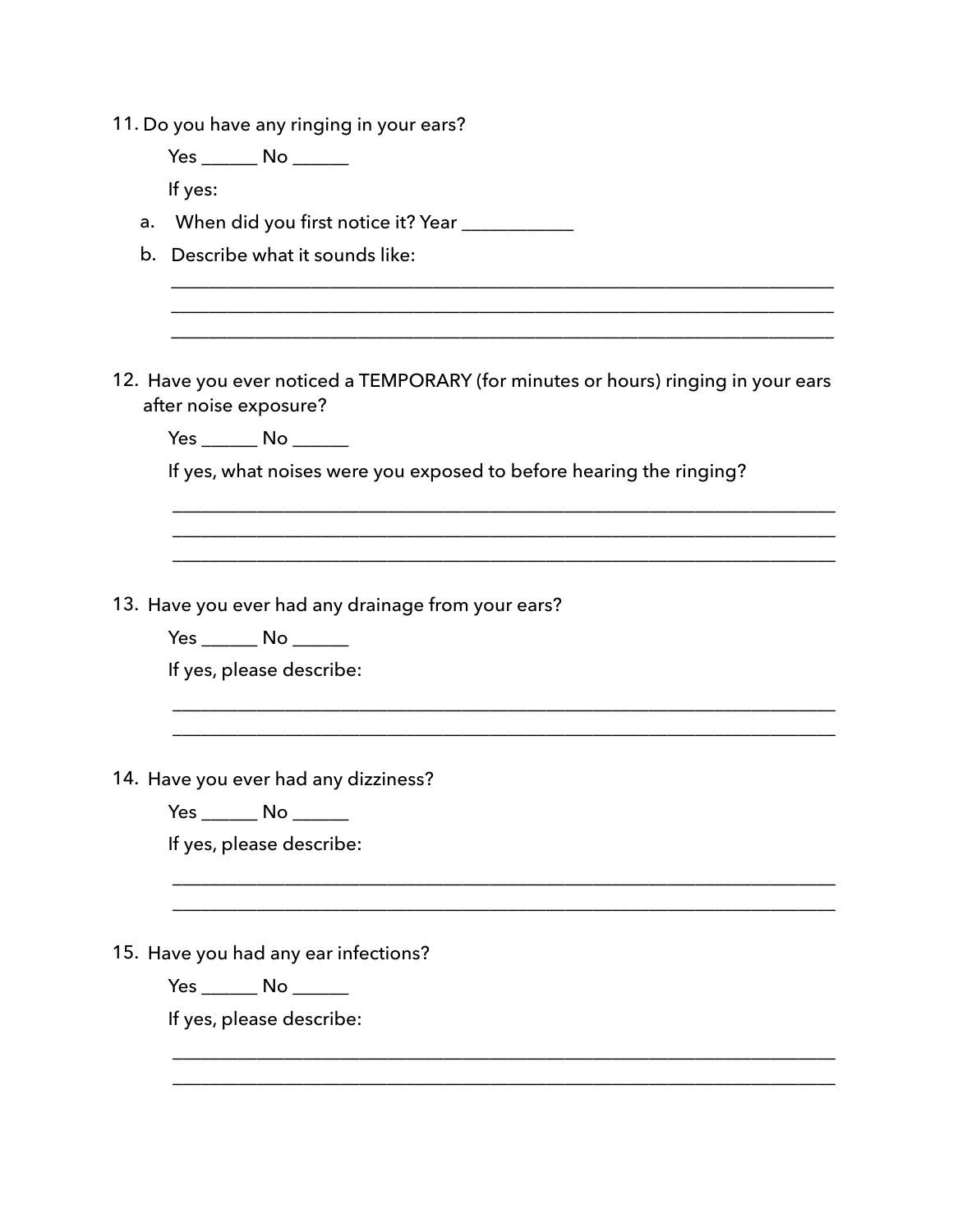| 16. Have you ever had your hearing tested before?                      |     |           |  |
|------------------------------------------------------------------------|-----|-----------|--|
| Yes _______ No _______                                                 |     |           |  |
| If yes, when was your first test? Year ____________________            |     |           |  |
|                                                                        |     |           |  |
|                                                                        |     |           |  |
| 17. Have you ever seen a doctor about your hearing?                    |     |           |  |
| Yes _______ No _______                                                 |     |           |  |
| If yes:                                                                |     |           |  |
|                                                                        |     |           |  |
|                                                                        |     |           |  |
|                                                                        |     |           |  |
|                                                                        |     |           |  |
| 18. Have you ever taken or been given any of the following medictions? |     |           |  |
|                                                                        | Yes | <b>No</b> |  |
| Antibiotics by shot                                                    |     |           |  |
| Aspirin on a daily basis                                               |     |           |  |
| Any medicine long term                                                 |     |           |  |
|                                                                        |     |           |  |
|                                                                        |     |           |  |
|                                                                        |     |           |  |
| 19. List all surgeries you have had (if any)                           |     |           |  |
|                                                                        |     |           |  |
|                                                                        |     |           |  |
|                                                                        |     |           |  |
|                                                                        |     |           |  |
|                                                                        |     |           |  |
| 20. List all hospitalizations (if any)                                 |     |           |  |
|                                                                        |     |           |  |
|                                                                        |     |           |  |
|                                                                        |     |           |  |
|                                                                        |     |           |  |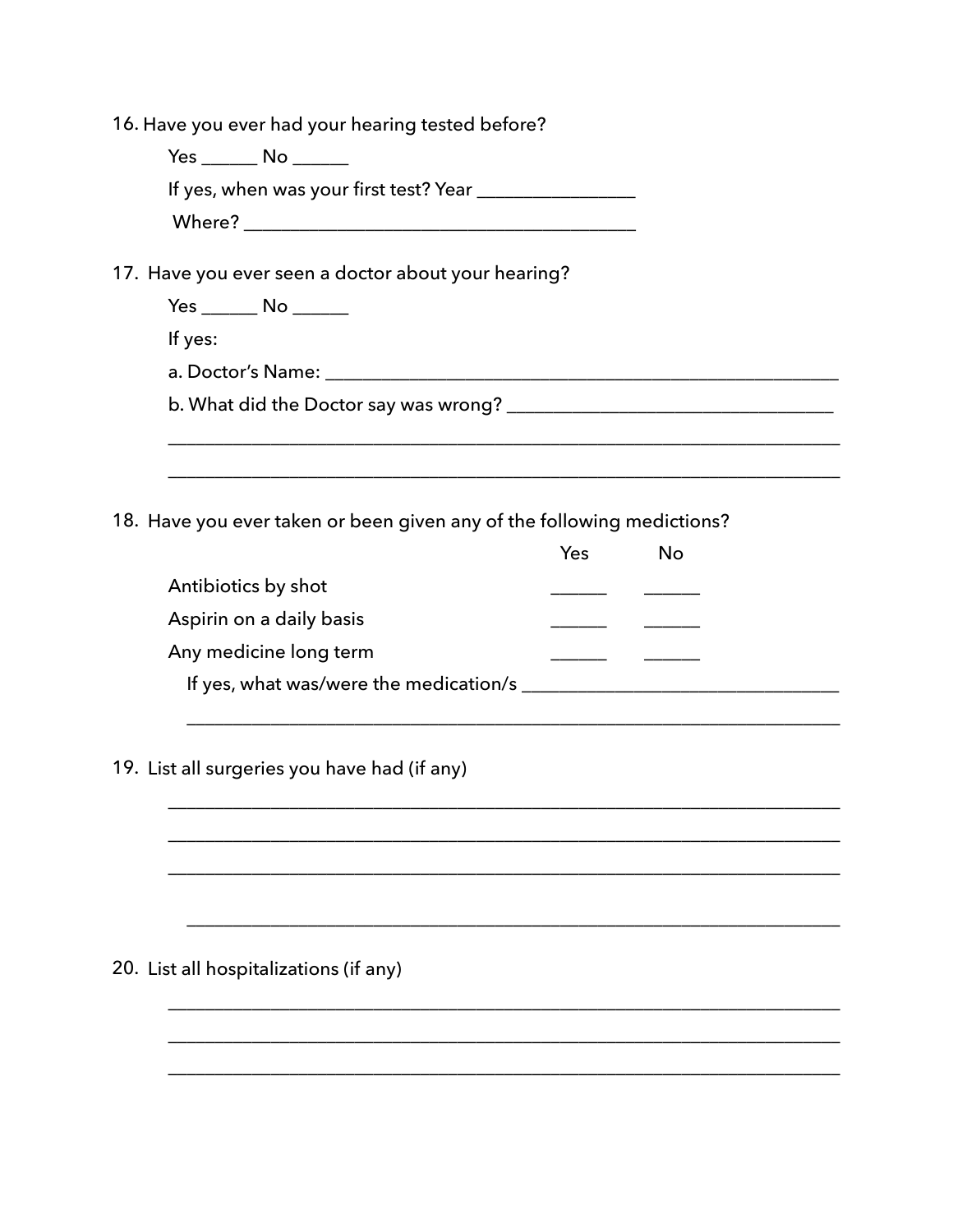21. Have you ever had any of the following:

|                                                                                  | Yes | <b>No</b> |                                                                                  | Yes | No |
|----------------------------------------------------------------------------------|-----|-----------|----------------------------------------------------------------------------------|-----|----|
| <b>Ear Surgery</b>                                                               |     |           | ________________ Sudden Hearing change ______                                    |     |    |
| Ear Injury                                                                       |     |           | ______ ______ Mumps                                                              |     |    |
| <b>Ear Aches</b>                                                                 |     |           | <b>Neasles</b> Measles                                                           |     |    |
| <b>Scarlet Fever</b>                                                             |     |           | _______ ______ High Fever                                                        |     |    |
| loss of consciousness                                                            |     |           | _______ ______ Any chronic illness                                               |     |    |
| Any medicine long term _______ ______                                            |     |           |                                                                                  |     |    |
| 22. Do your parents, brothers, or sisters have hearing loss?                     |     |           |                                                                                  |     |    |
| $Yes \_\_\_ No \_\_\_\_$                                                         |     |           |                                                                                  |     |    |
| 23. Has any family member had ear surgery?                                       |     |           |                                                                                  |     |    |
| Yes _______ No _______                                                           |     |           |                                                                                  |     |    |
|                                                                                  |     |           |                                                                                  |     |    |
|                                                                                  |     |           |                                                                                  |     |    |
| <b>HEARING LOSS</b><br>В.                                                        |     |           |                                                                                  |     |    |
|                                                                                  |     |           |                                                                                  |     |    |
| 1. Who is your present (or most recent) employer? ______________________________ |     |           |                                                                                  |     |    |
|                                                                                  |     |           |                                                                                  |     |    |
|                                                                                  |     |           |                                                                                  |     |    |
|                                                                                  |     |           |                                                                                  |     |    |
|                                                                                  |     |           |                                                                                  |     |    |
| 4. What loud noise(s) do you have there? _______________                         |     |           |                                                                                  |     |    |
|                                                                                  |     |           |                                                                                  |     |    |
| 5. Do you have to shout to communicate at arm's length while at work?            |     |           |                                                                                  |     |    |
| Yes _______ No _______                                                           |     |           |                                                                                  |     |    |
|                                                                                  |     |           | If so, how often or what percentage of the time? _______________________________ |     |    |
| 6. When did you start wearing ear protection? Year______________________________ |     |           |                                                                                  |     |    |
| Do you use muffs or plugs?<br>7.                                                 |     |           |                                                                                  |     |    |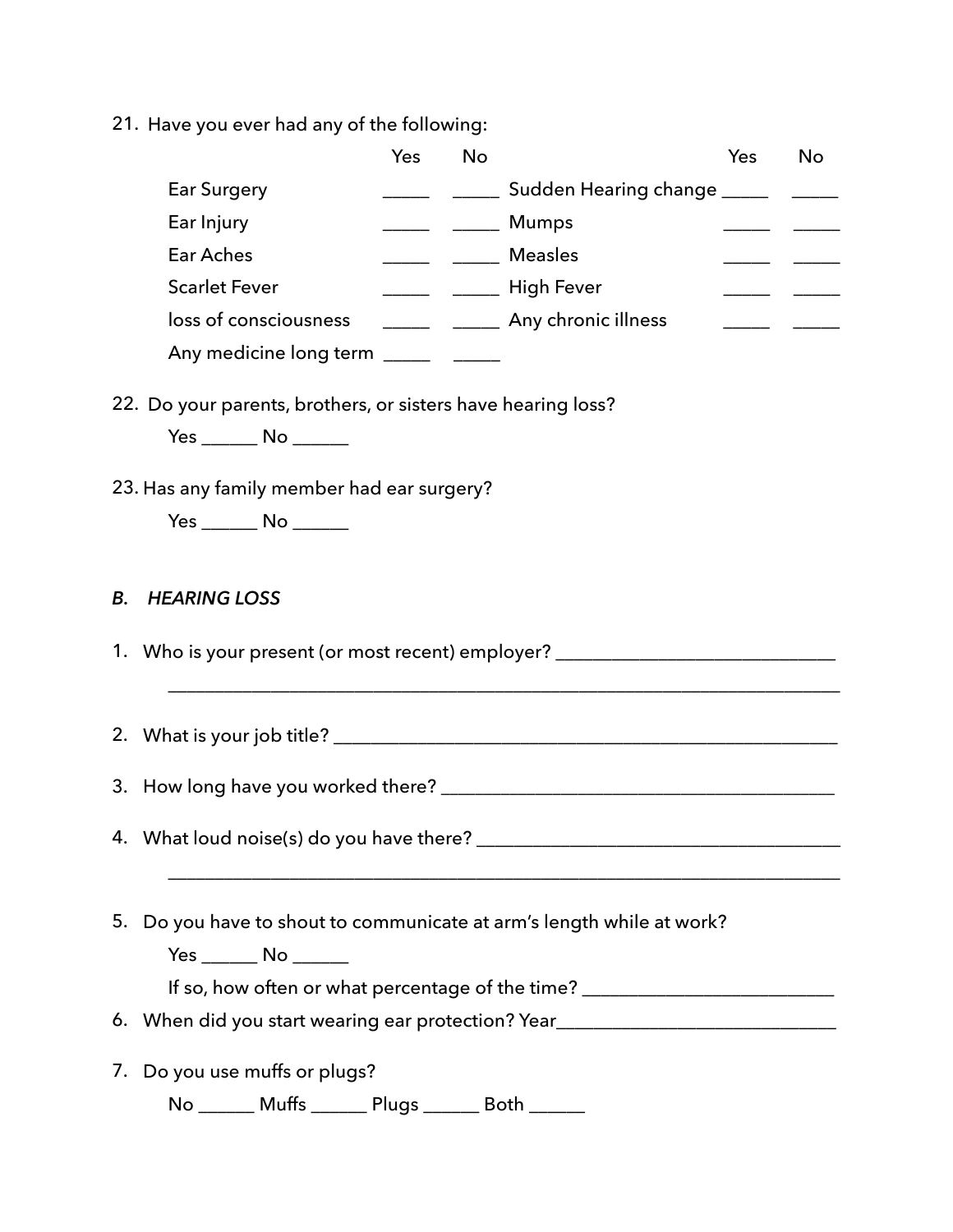8. List the places you worked BEFORE your present employer (most recent employer first):

|                                                                             |     |           | Employer Location Type of Work How Long? Noise Ear                        |     | <b>Exposure Protection</b> |
|-----------------------------------------------------------------------------|-----|-----------|---------------------------------------------------------------------------|-----|----------------------------|
|                                                                             |     |           |                                                                           |     |                            |
|                                                                             |     |           |                                                                           |     |                            |
|                                                                             |     |           |                                                                           |     |                            |
|                                                                             |     |           |                                                                           |     |                            |
| C. MILITARY SERVICE                                                         |     |           |                                                                           |     |                            |
|                                                                             |     |           |                                                                           |     |                            |
| Yes _______ No _______                                                      |     |           |                                                                           |     |                            |
| 2. What branch were you in?                                                 |     |           |                                                                           |     |                            |
|                                                                             |     |           | Army _______ Navy _______ Air Force _______ Marines _______ Other _______ |     |                            |
|                                                                             |     |           |                                                                           |     |                            |
|                                                                             |     |           |                                                                           |     |                            |
| 4. Were you in combat?                                                      |     |           |                                                                           |     |                            |
| Yes _______ No _______                                                      |     |           |                                                                           |     |                            |
| 5. Were you exposed to noise beyond basic training?                         |     |           |                                                                           |     |                            |
|                                                                             |     |           |                                                                           |     |                            |
| D. NON-OCCUPATIONAL NOISE                                                   |     |           |                                                                           |     |                            |
| 1. Have you ever been exposed to any of the following outside of your work? |     |           |                                                                           |     |                            |
|                                                                             | Yes | <b>No</b> |                                                                           | Yes | No                         |
| Snowmobile                                                                  |     |           | <b>Small Engine</b>                                                       |     |                            |
| Motorcycle                                                                  |     |           | <b>Firing Range</b>                                                       |     |                            |